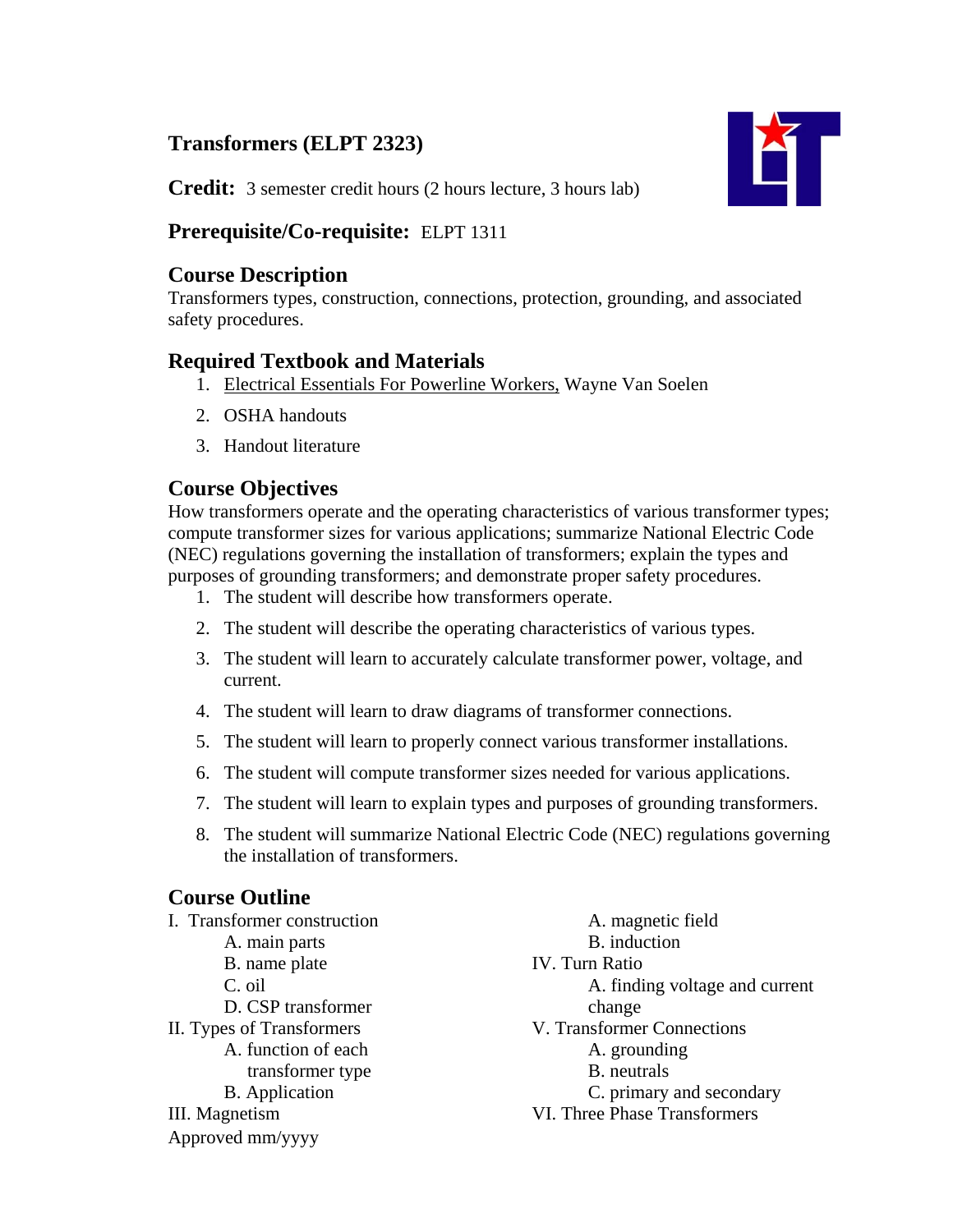ELPT 2323 Course Syllabus

- A. wye connections
- B. delta connections
- C. grounding
- D. three phase voltage
- E. ferroresonance
- VII. Autotransformers and Voltage Regulators
	- A. Autotransformer theory
	- B. Autotransformer application
- VIII. Voltage Regulators

### **Grade Scale**

| $90 - 100$ | A            |
|------------|--------------|
| $80 - 89$  | B            |
| $70 - 79$  | $\mathsf{C}$ |
| $60 - 69$  | D            |
| $0 - 59$   | F            |

- A. Regulator construction
- B. Regulator functions
- C. Control panel functions
- D. Cascading regulators
- E. Bypass procedures
- IX. Capacitors
	- A. Capacitor theory
	- B. Capacitor function
	- C. Safe capacitor operation

### **Course Evaluation**

Final grades will be calculated according to the following criteria:

| Activity                 | Percentage |
|--------------------------|------------|
| Daily Grades             | 10%        |
| Exam $1 -$ Single phase  | 20%        |
| Exam 2 - Three phase     | 20%        |
| Exam $3 -$ Regulators    | 15%        |
| Practical 1 – Banks      | 20%        |
| Practical 2 - Regulators | 15%        |
| <b>T</b> otal            | 100%       |

#### **Grade points will be awarded in accordance with the college catalog**

- 1. Assignments are due on the due date assigned. Late assignments are not accepted.
- 2. Tests must be taken on the announced date.
- 3. Daily grades include participation in classroom labs and skill level evaluations.

### **Course Requirements:**

- 1. Describe Transformer parts and function of each
- 2. Calculate three phase and single phase transformer loads and size
- 3. Calculate turn ratio, voltage and current for transformers
- 4. Demonstrate proper connections and grounding on single phase transformers
- 5. Demonstrate proper connections and grounding on three phase transformers
- 6. Describe function of autotransformers and voltage regulators
- 7. Properly set and check control functions on voltage regulators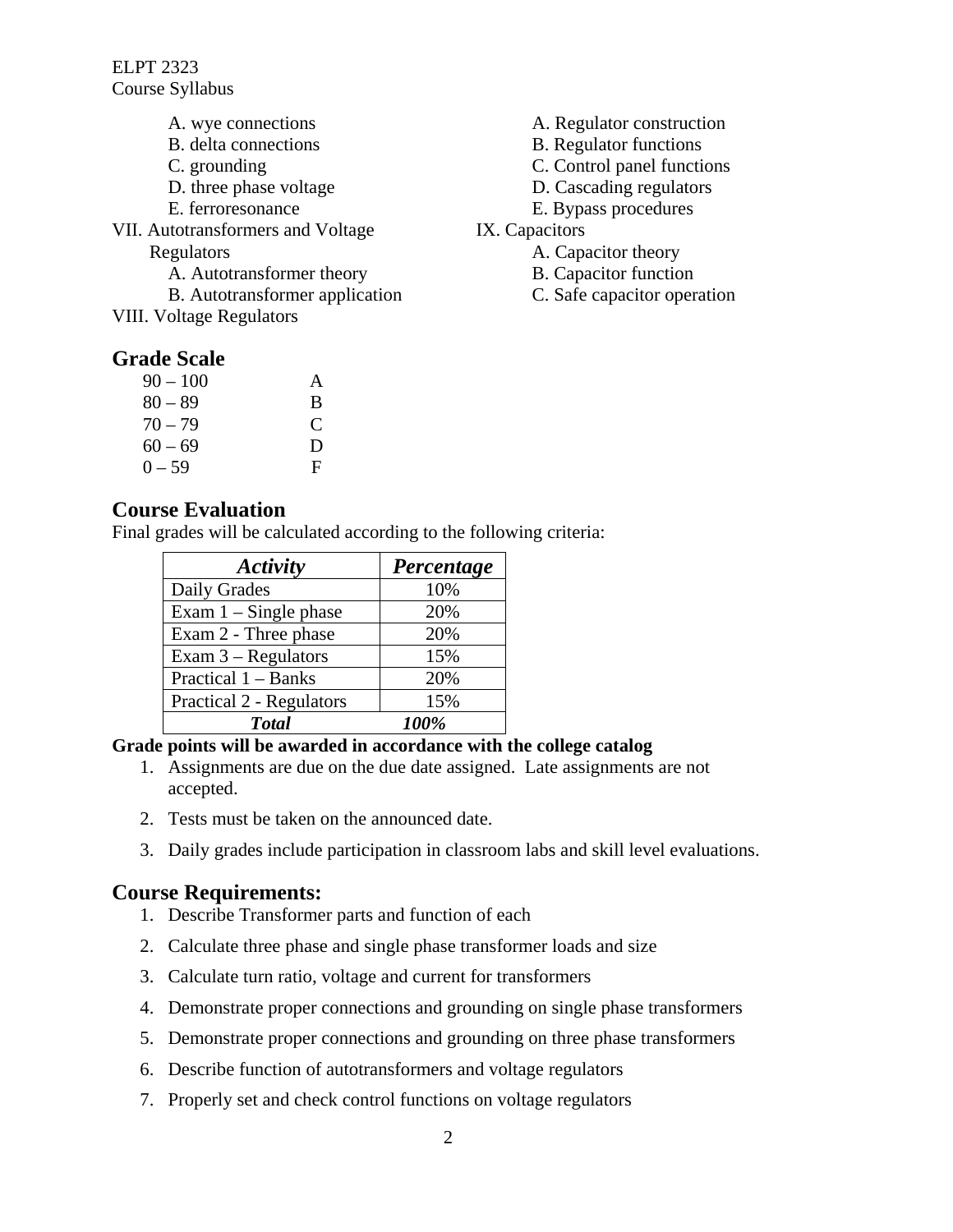- 8. Demonstrate safe bypass procedure on voltage regulators
- 9. Describe function and safe operation of capacitors

# **Attendance Policy**

- 1. Class attendance is important to obtain the educational objectives of this course. Prospective employers may also review your attendance records. Regular attendance and being on time for classes will have a positive effect on your academics and employment opportunities.
- 2. Two absences will result 1 letter grade drop, three absences drop 2 letter grades.
- 3. **Four absences result in an F for the semester.**

### **Course Policies**

- 1. No food or drinks in class.
- 2. Daily lab grades cannot be made up.
- 3. No make ups for lab tests.
- 4. Any written test retake has an 80 point maximum grade.
- 5. LIT is a tobacco free campus no tobacco products allowed
- 6. Students must have and wear **all required clothing including climbing boots at all times,** and have PPE and tools for participation in *class and Lab.*
- 7. Students must follow safety rules and procedures at all times. Failure to follow safety rules will require disciplinary action not limited to expulsion from LIT.
- 8. Turn off all Cell Phones during class and when on the field. Unauthorized cell phone use will result in a 0 for the daily grade.
- 9. Do not bring children to class.
- 10. Cheating of any kind will not be tolerated. Students caught cheating or helping someone to cheat can and will be removed from the class for the semester. Cheating can result from expulsion from LIT.
- 11. If you wish to drop a course, the student is responsible for initiating and completing the drop process. If you stop coming to class and fail to drop the course, you will earn an 'F' in the course.
- 12. Internet Usage
	- a. Classroom computers have access to the internet.
	- b. Student usage of the internet will be monitored.
	- c. Proper usage of the internet will be allowed. Used for classroom research or as directed.
	- d. Any unauthorized use of the internet will not be tolerated.
	- e. Improper usage of the internet, such as profanity, pornography, gambling, etc… will result in disciplinary action not limited to expulsion from LIT.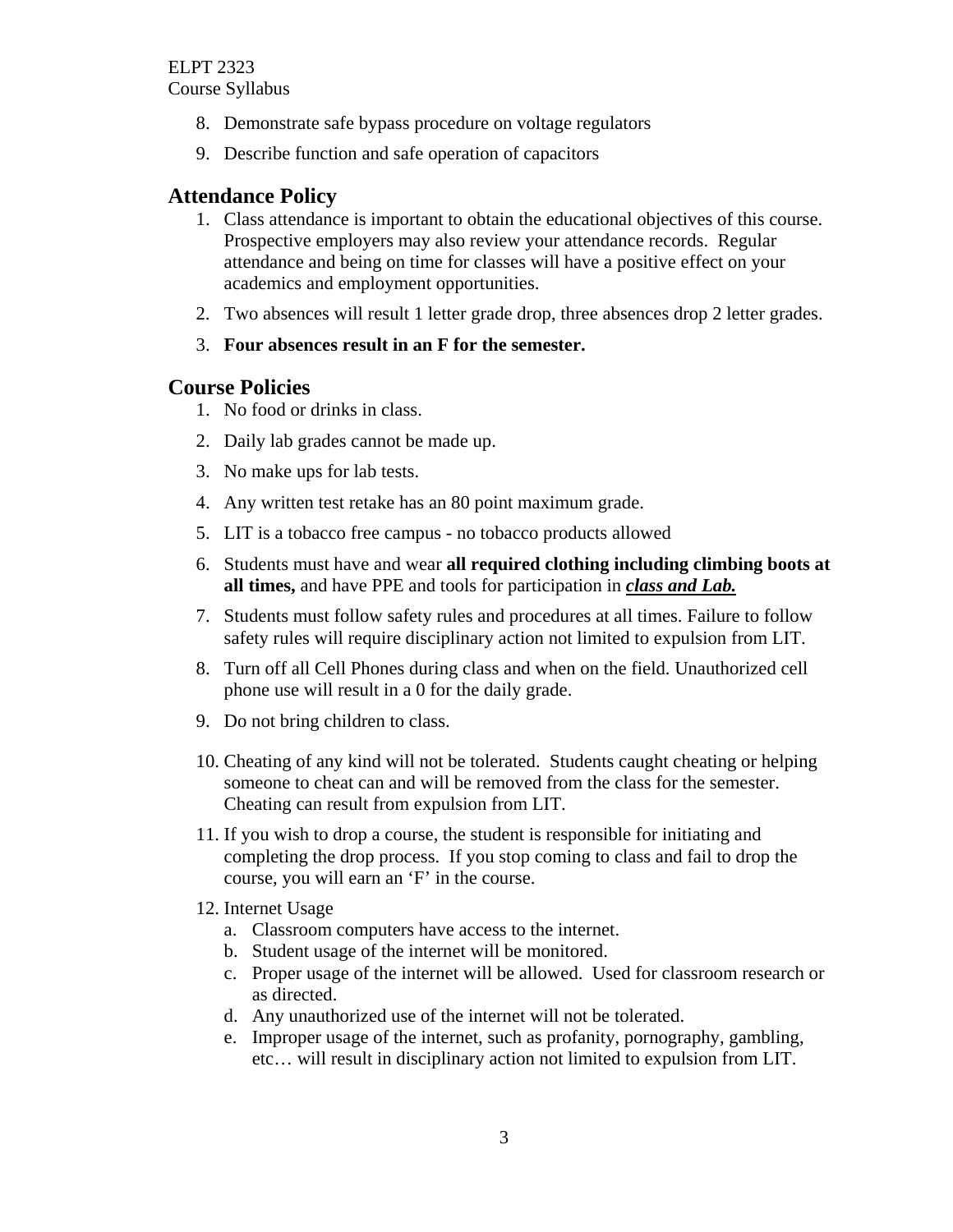ELPT 2323 Course Syllabus

### **Disabilities Statement**

The Americans with Disabilities Act of 1992 and Section 504 of the Rehabilitation Act of 1973 are federal anti-discrimination statutes that provide comprehensive civil rights for persons with disabilities. Among other things, these statutes require that all students with documented disabilities be guaranteed a learning environment that provides for reasonable accommodations for their disabilities. If you believe you have a disability requiring an accommodation, please contact the Special Populations Coordinator at (409) 880-1737 or visit the office in Student Services, Cecil Beeson Building.

### **Student Code of Conduct Statement**

It is the responsibility of all registered Lamar Institute of Technology students to access, read, understand and abide by all published policies, regulations, and procedures listed in the LIT Catalog and Student Handbook. The LIT Catalog and Student Handbook may be accessed at www.lit.edu or obtained in print upon request at the Student Services Office.

| Week           | <b>Topic</b>                                   | <b>Reference</b> |
|----------------|------------------------------------------------|------------------|
|                | Course introduction and policies               | Handouts         |
|                | Lecture                                        |                  |
|                | Lab: Basic parts                               |                  |
| $\overline{2}$ | Single phase transformers                      | Chapter 10, 1-6  |
|                | Lecture                                        |                  |
|                | Lab: Perform transformer                       |                  |
|                | connections                                    |                  |
| 3/4            | Single phase transformers                      | Chapter 10, 1-6  |
|                | Lecture                                        |                  |
|                | Lab: Perform transformer                       |                  |
|                | connections                                    |                  |
| 5/6            | Single phase transformers                      | Chapter 10, 1-6  |
|                | Lecture                                        |                  |
|                | Lab: Calculate loads, measure                  |                  |
|                | voltages and current                           |                  |
| 7/8            | Three phase transformers                       | Chapter 10, 7-9  |
|                | Lecture                                        |                  |
|                | Lab: Draw transformer connections<br>$\bullet$ |                  |
| 9/10/11        | Three phase transformers                       | Chapter 10, 7-9  |
|                | Lecture                                        |                  |
|                | Lab: Perform transformer                       |                  |
|                | connections                                    |                  |
| 12/13          | <b>Voltage Regulators</b>                      | Chapter $8, 1-7$ |
|                | Lecture                                        |                  |
|                | Lab: Regulator parts/function                  |                  |
| 14/15          | <b>Voltage Regulators</b>                      | Chapter 8, 1-7   |
|                | Lecture                                        |                  |
|                | Lab: Regulator parts/operation                 |                  |

### **Course Schedule**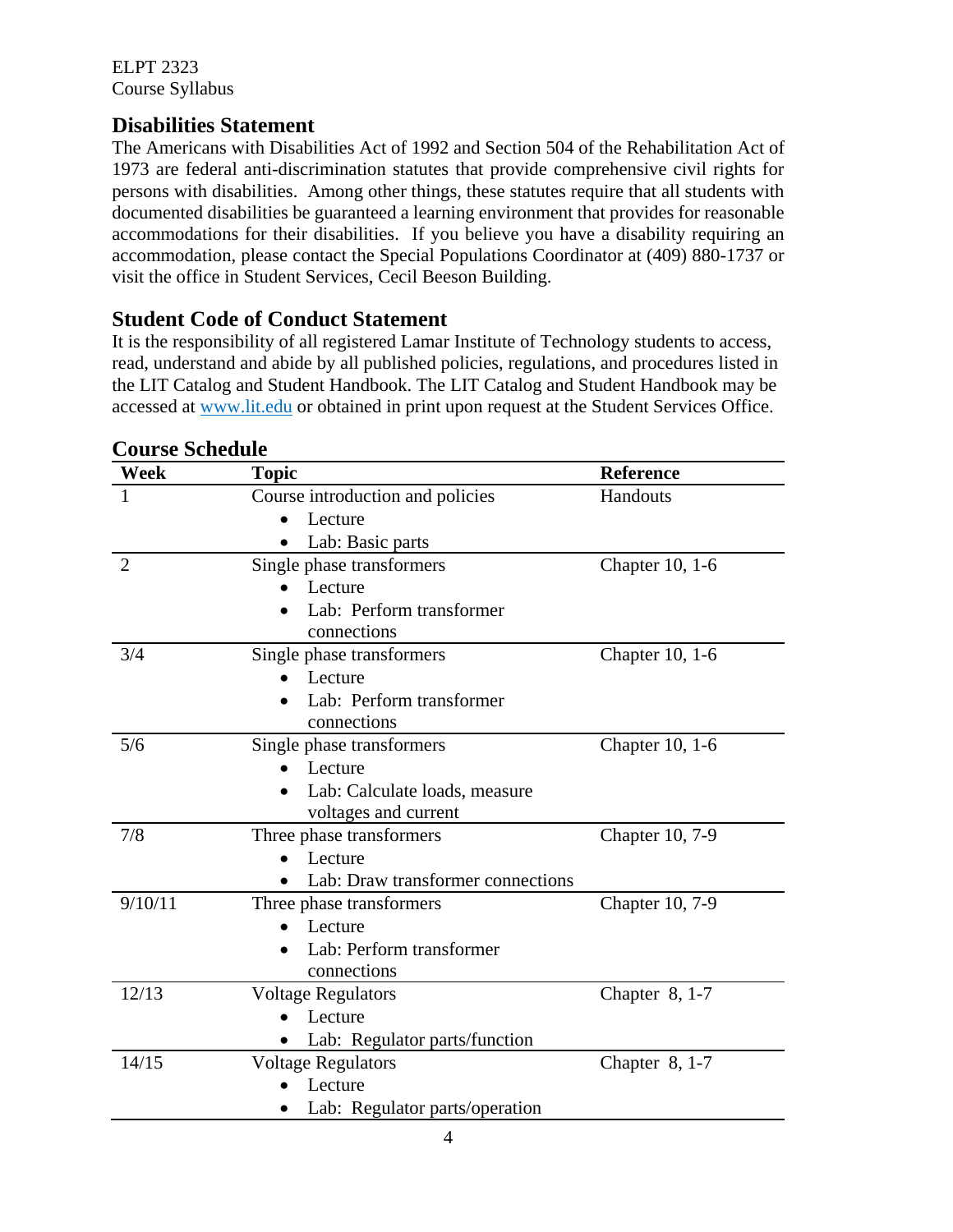| $\mathsf{\Omega}$ | Capacitors                       | Chapter $8, 8-9$ |
|-------------------|----------------------------------|------------------|
|                   | $\bullet$ Lecture                |                  |
|                   | • Lab: Connections and operation |                  |